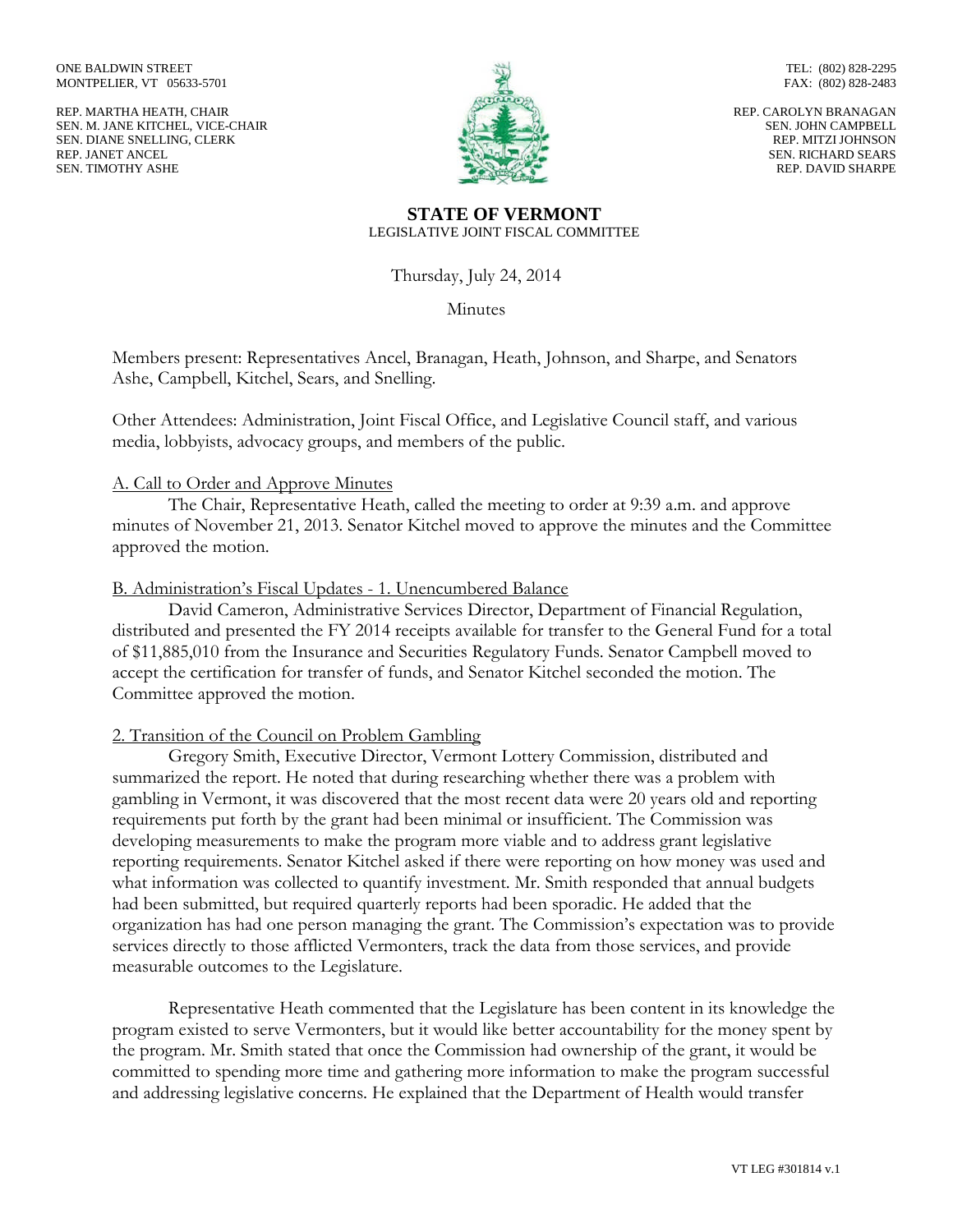grant administration to the Commission during the FY 2015 Budget Adjustment process. Representative Ancel expressed concern for the possible conflict of interest between the Commission promoting its product and also providing services to problem gamblers. She inquired what other states did in delegating the administration of these types of grants and what types of models they might have in managing conflict issues if they use the proposed Commission model. Mr. Smith responded that there were a variety of approaches that other states use. He stated the Commission has been the sole voice and financial provider in addressing problem gambling, and he believed the Commission's propriety of the grant program would cause it to be even more responsible for its results.

Senator Campbell inquired if there were a hotline for Vermonters, and if so, how many calls it generally receives. Mr. Smith responded there was a hotline and that last fiscal year there were 74 calls and the prior fiscal year there were just under 200. It was not possible to extract the number of calls that were related to problem gambling because many calls were associated with general questions on the lottery. The Commission has established a new service provider with the intent to track the number of overall calls and the caller's reason for calling.

The Chair suggested that the Commission and the Department work with the Administration on submitting the transfer of the grant in the FY 2015 budget adjustment process, and to fine tune the contract details with the service provider.

### 3. State Psychiatric Hospital Staffing Report

Susan Zeller, Chief Performance Officer, Agency of Administration, and Jeff Rothenberg, Chief Executive Officer, Vermont Psychiatric Care Hospital (VPCH), and Paul Dupree, Commissioner, Frank Reed, Deputy Commissioner, and Emma Harrigan, Mental Health Research and Statistics Chief, Department of Mental Health (DMH), distributed and summarized a report on the State psychiatric hospital's staffing plan. Mr. Rothenberg explained that in using an acuity tool they were able to establish an appropriate level of staffing for the hospital. In addition, physician need for staffing was taken into account, which consists primarily of nurses and direct care workers.

Ms. Zeller complimented VPCH and DMH staff for a well-thought-out plan that was based on good-results based accountability standards. Senator Snelling inquired when the Department anticipated that the hospital would be at capacity and when would it reassess and have more information on staffing needs. Commissioner Dupree responded that the Department anticipated that the facility would have all 25 beds online by mid-August to early-September. It would reach 12 patients over the next few days, and by the beginning of August another unit of the facility should be opened. In order to get a good picture of the entire staffing need for the whole facility, it would take upward of a year and depended on the final acuity level of the patients.

Senator Sears showed concern for using 5 staff for the sole purpose of scheduling staff. Senator Campbell agreed with Senator Sears and asked for further information on the scheduling staff job descriptions. Mr. Rothenberg agreed to provide to the Committee a complete job description of the scheduling staff. Senator Kitchel asked if there was still a penalty for an entity that referred patients as requiring an incorrect level of care. Mr. Rothenberg stated that referrals were screened through the Department's care management system first before the VPCH admitted the patient. Senator Kitchel commended the State hospital planning team for engineering the intake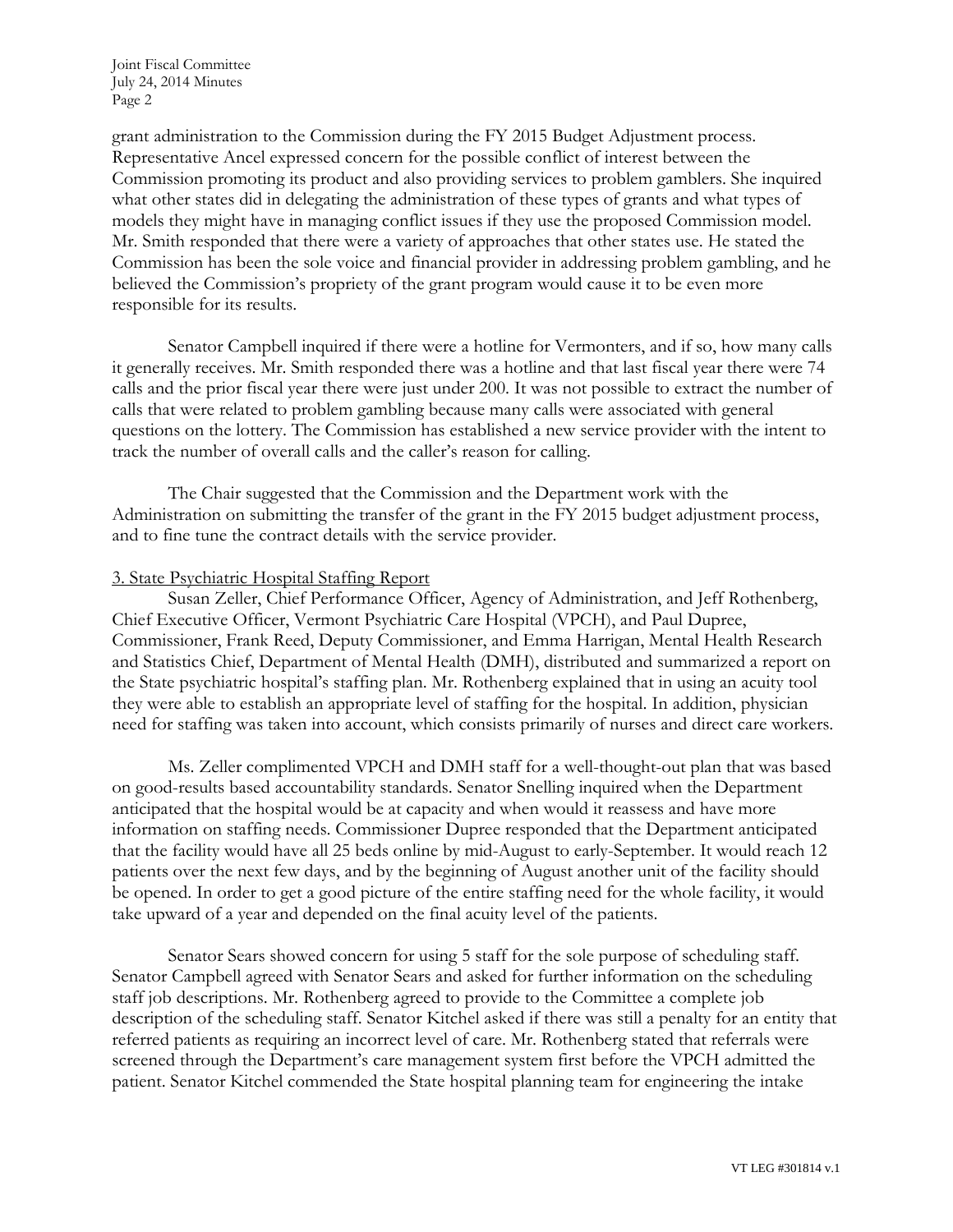process. The Chair commented that the Committee would look forward to ongoing assessments of the State hospital for staffing levels and would review plans to see if they were appropriate.

## 4.a. Choices for Care

James Reardon, Commissioner, Department of Finance and Management, distributed and summarized information on Choices for Care and the reinvestment provisions. He explained that at the end of the FY 2014 closeout there was \$6.3 million total unexpended; of this total, \$2.7 million was General Fund. Most of the General Fund amount was anticipated and allocated in the budget: \$1.2 million for the Moderate Needs Group and meals investments in FY 2015, \$350k for FY 2015 direct care worker costs, and \$770k for a 1% program reserve, leaving \$413k available for onetime program investments. Representative Heath reminded the Administration that a concern from the Legislature was available funds not being expended to people for care in a timely manner. She inquired if there was planning for expending the carryforward in FY 2015. Commissioner Reardon confirmed there was a planning process for expending the funds and he offered to request a time frame from the Department of Disabilities, Aging, and Independent Living the following week, but cautioned the Committee that the pending revenue downgrade could impact the availability of the onetime investments.

## b. FY 2014 Preliminary Closeout

Commissioner Reardon and Stephanie Barrett, Associate Fiscal Officer, Joint Fiscal Office, distributed the following documents: the FY 2014 General Fund Revenue Performance and the FY 2015 Budget Gap. The Commissioner summarized the FY 2014 preliminary closeout. Ms. Barrett explained the detail sheet. Representative Heath commented that the Estate Tax use for the revenue downgrade was disappointing to the Higher Education Trust Fund.

### C. Vermont Economic Growth Investment (VEGI) Model

Kenneth Jones, Economic Research Analyst, Agency of Commerce and Community Development, distributed a memo requesting a change in the VEGI Cost Benefit Model and explained the proposed model calculation changes. He highlighted pages 6–8 of the proposal and stated that the background growth calculations would change next year.

Senator Kitchel moved to accept the proposed model changes, and the Committee approved the motion.

### D. JFO #2688 - VT Low Income Trust for Electricity (VLITE)

Representative Sharpe made a statement on the grant and withdrew his objections. He added that he felt the funds in the VLITE program were being inappropriately used given the Legislature's initiatives toward solving low-income heating issues.

### E. JFO #2689 - Integrated Eligibility Project – 37 Limited Services Positions

Lawrence Miller, Senior Advisor to the Governor, and Chief of Health Care Reform, Dixie Henry, Deputy Secretary, and Stephanie Beck, Program Director, for the Health and Human Services Enterprise Program, Agency of Human Services, introduced themselves. Mr. Miller explained the Health and Human Services Enterprise Program (HHSE) was created to replace the current 37-year-old Access Program in the Agency of Human Services. The HHSE began 6 years ago as a long-term project through an implementation advanced planning document from the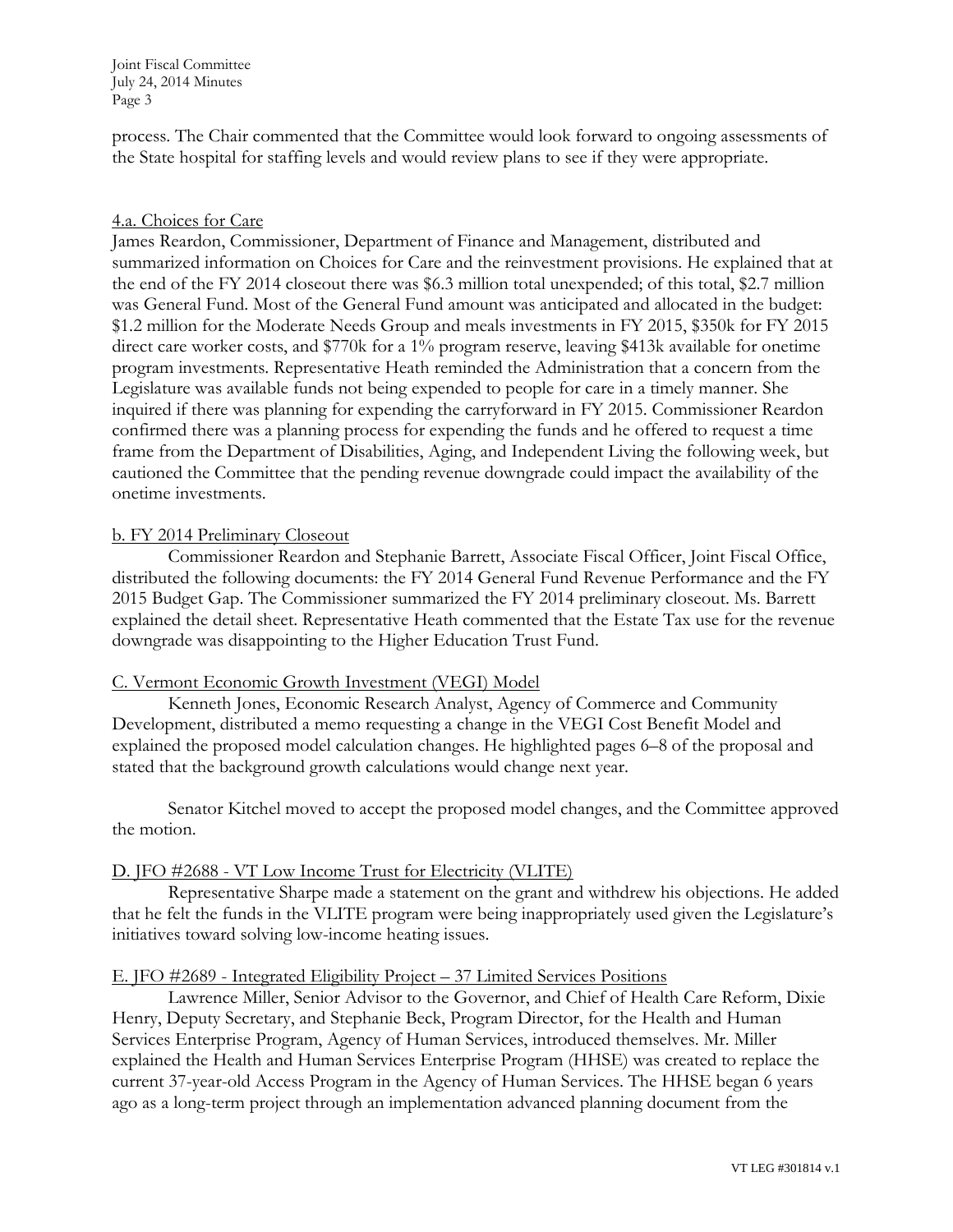Centers for Medicare and Medicaid Services (CMS) and then accelerated by the U.S. Affordable Care Act with 97% federal funding that has five core elements. One is the Vermont Health Connect that includes the new rules for determination of eligibility for Medicaid. The current system has a sound platform based on Oracle software and hosting, but the aboveground Vermont Health Connect portal has issues in connecting to the new system platform.

Mr. Miller referred to the grant proposal and explained the requested 37-position job descriptions. Federal and State funding for the positions are 90%–10% or 95%–5%, respectively. Since the positions are part of developing a long-term system, State funding was included in the capital bill. The end objective of the HHSE is for all services to be on one system to enable Vermonters seeking services to have one caseworker for all eligible benefits thereby reducing staff and beneficiary work.

Senator Kitchel stated it was her understanding that the Access program was a product that was difficult to support. She then asked what the risk associated with the current operating system was and whether that risk had been considered in the HHSE plan. Ms. Beck responded that as part of the funding for the new system, CMS' expectations was that the old Access program would be retired as soon as possible because ongoing technical support for Access was not guaranteed. She was unsure of the risk level but it was a constant conversation with the Information Technology staff of the Agency. Mr. Miller added that the Access programming language was not known by many people and was a constant source of stress for the Agency.

Representative Ancel inquired when the new system was planned to go live if the staffing request were approved and things went smoothly and also if they did not. Ms. Beck explained that within the phased program, currently the Agency was reviewing responses to the release of the Request for Proposal (RFP), it was anticipated that a contractor would be selected and hired within the next few months but it depended on what the potential contractors were proposing within their workplans in response to the RFP. However, there was urgency because of CMS stipulation on its enhanced match funding that ran through calendar 2015 to have the majority of the new health care system online before that potential funding ceases to exist. The desired date for the system to go live is January 1, 2016. Representative Heath asked when the final portion of HHSE system for the entire Agency would go online. Ms. Beck responded that the Department for Children and Families would be the final phase of the project.

Representative Sharpe showed concern for the State's track record for successful IT programs and the testimony from Mr. Miller before the House Health Care Committee the previous day explaining how the current software had caused a potential 15,000 to 30,000 Medicaid recipients to lose services. Mr. Miller explained that the number was closer to 15,000 people with a total of 30,000 people that were due to redetermine their eligibility for health care benefits within April through June, and had not approached the Agency for renewal. A possible reason for the lack of applications could have been changes in a paper form that caused confusion.

Senator Ashe asked how the 12 Program and Policy Subject Matter Experts were going to make the Integrated Eligibility (IE) system more successful. Deputy Secretary Henry responded that the project was not just about IT but rather the business plan and policy that linked the technology to the new system. Senator Ashe inquired why qualified people of this caliber would not seek permanent and consistent employment in the private sector rather than a limited service position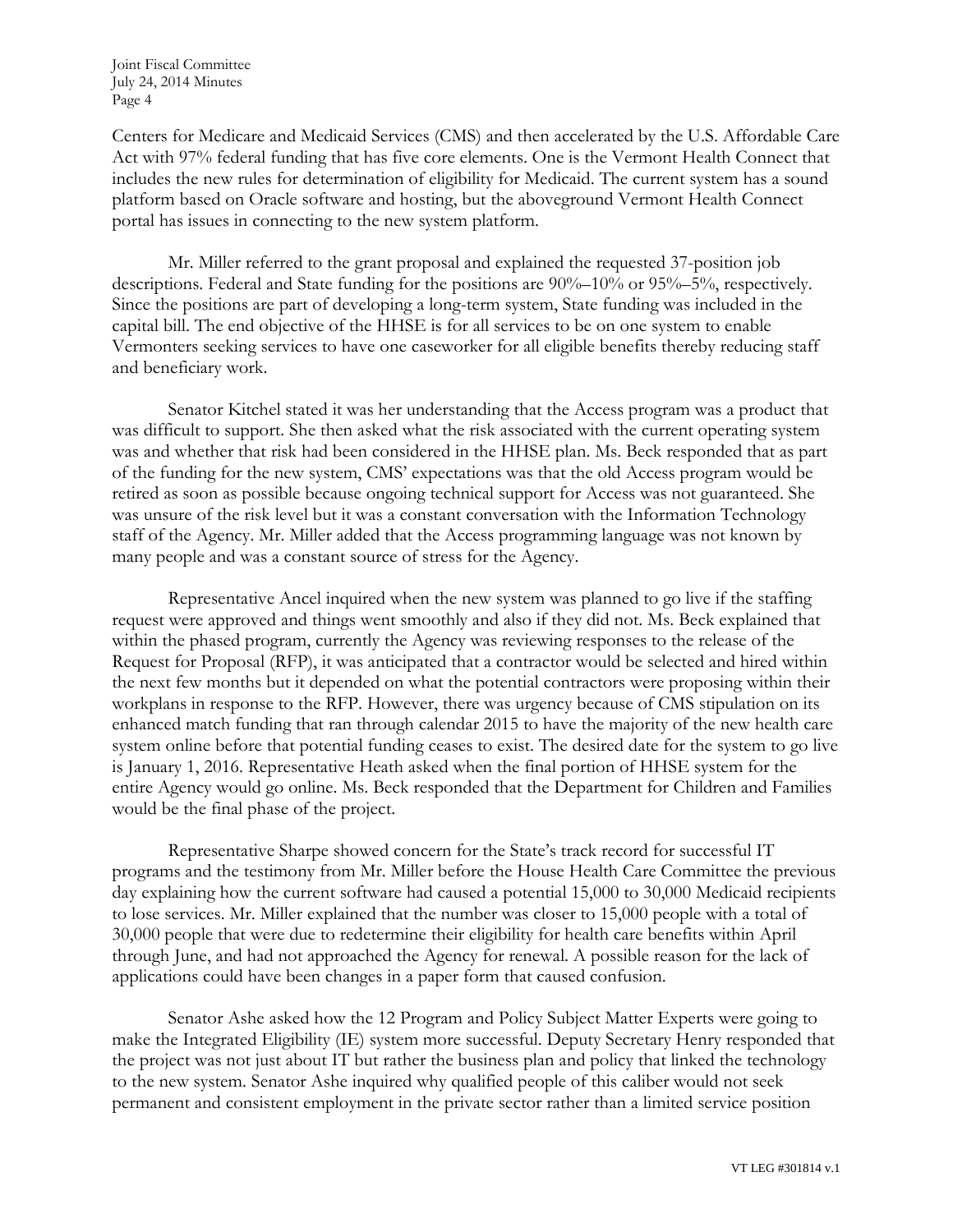with the State. Mr. Miller explained that current employees with specialized knowledge of a particular area were temporarily reassigned and paired with IT staff to formulate questions and strategies for the business plan. The limited service positions were people that were backfilling those permanent skilled State employees' positions until the project was finished. Representative Ancel inquired if the Agency had identified the individuals. Deputy Secretary Henry confirmed it had.

In responding to questions of federal funding concerns past the CMS 2015 timeline, Mr. Miller stated the State had a good history with CMS in accomplishing its tasks and he was unconcerned that the funding level would drop after 2015 to the lower 50/50 match level but he would be concerned if the project became stagnant. He added that in the spring of the current year, the Administration restructured some areas of oversight for the project to ensure all needs are met.

Representative Ancel inquired what department the 12 program and policy experts were being borrowed from. Ms. Henry responded the positions were coming from the Department for Children and Families Economic Services Division. In responding to Senator Kitchel's question, Mr. Miller stated that the Department of Information and Innovation and specifically the Commissioner of that Department has been involved in the planning and implementation process meetings through an executive steering committee. Representative Sharpe asked if there would be proposed changes to statutes to affirm the new business plan for the Agency and, in doing so, reliability of the system. Mr. Miller confirmed that there would be proposals to change rules and possibly statutes.

Senator Sears showed concern for his constituents that were impatient to access Vermont Health Connect and its products, and that if the requested positions move the project forward then he was in favor of approving it. Senator Campbell added that he was comfortable with the staffing request because of the expertise of Mr. Miller and his team. Representative Ancel proposed to delay the decision on the request for positions until after the revenue update. Mr. Miller cautioned that a delay in approving the positions would have an immediate impact on Vermont Health Connect because of the IE program timelines. Representative Heath asked for a reiteration of the funding for the requested positions and what the consequences would be if the request were postponed until the Committee's September meeting. Mr. Miller explained that the work was capital-fund eligible for 2010 matching funds, and that delaying the position request would have a significant impact on the IE project, the VHC project, and the Medicaid Management Information System (MMIS) project because resources would be stretched between the three projects. The Administration would have a plan on how to manage within the gap of time. Representative Ancel asked that if that the request were delayed then why would the Administration just delay the IE project instead of continuing all three projects. Mr. Miller responded that it was important to get the requirements of the RFP and the CMS contract finished before the contractor was hired and engaged in the project. Ms. Beck added that it was critical that the request for positions was approved today in order to assemble a team to work with the vendor for design and implementation of the project. Otherwise the project schedule moves further out and potentially the costs would then increase.

The Committee agreed to delay action on the grant until after the next item on the agenda, the Revenue Forecast Update.

### F. Revenue Forecast Update

Tom Kavet, Legislature's Economist, distributed the July 2014 Economic Review and Revenue Forecast Update and summarized the information, including the reasons for the revenue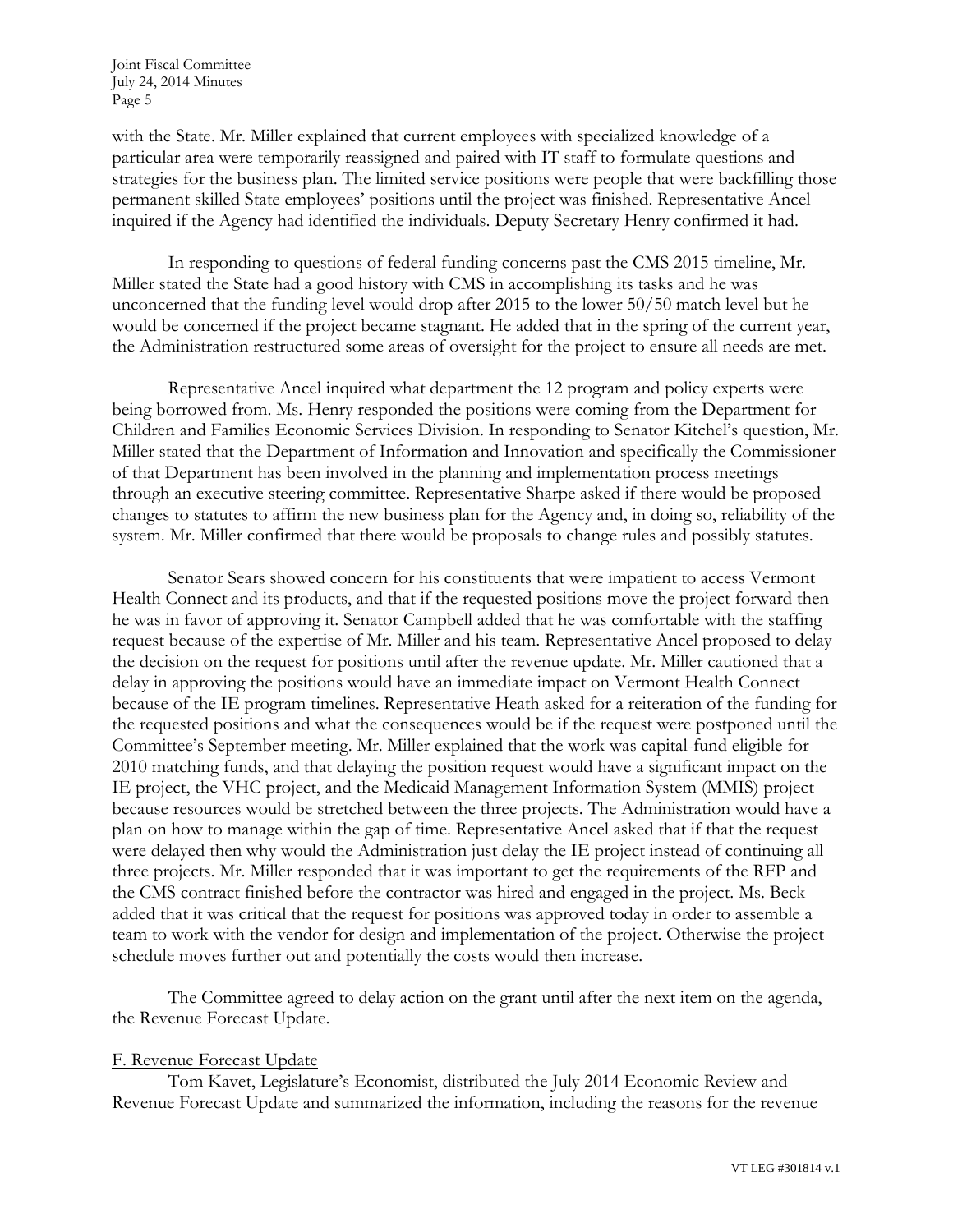downgrade. Senator Campbell inquired the reason for the reduced revenue in the Secretary of State's Office. Mr. Kavet explained that there was a legislative change during the 2013 session that was not accounted for within the previous consensus forecast. Representative Sharpe asked about the change in the property evaluation amount on page 4, quarter one of 2014, of the handout. Mr. Kavet explained that the change was not expected and had a direct reflection in the Education Fund property tax. He added that it only shows in the first quarter and could be an aberration nor is it entirely unprecedented as it happened in the late 1970s and again in the 1980s, but he is unsure of its significance until another quarter or two of data was available.

The Chair reminded the Committee that there would be additional work and meetings to address the revenue downgrade once the Administration proposed a plan for rescissions to the FY 2015 Budget.

The Chair reintroduced JFO #2689 - Integrated Eligibility Project – 37 Limited Services Positions for action. Senator Campbell moved to accept JFO 2689, and Senator Sears seconded the motion.

Representative Ancel explained that she would have preferred to hold off on voting on the grant until after a rescission plan had been submitted by the Administration. Representative Heath stated she was comfortable with the request because it did not include general funds anywhere in the near future. Representative Sharpe stated he shared Representative Ancel's misgivings but ultimately would support the request. Senator Kitchel commented the reality was that the current Agency system was very old and there needed to be trust that lessons learned would translate into successful projects. She added that there was money available in a previous capital bill to do the work, and the replacement of the old system was essential to the overall success of State government functions.

The Committee accepted the motion with Senators Ashe and Snelling voting no.

# G. Fiscal Office Updates – 1. Temporary Staff Introductions

Catherine Benham, Associate Fiscal Officer, Joint Fiscal Office, introduced the Office's newest staff, Joyce Manchester, Senior Economist, who would be starting July 18, 2014, and explained that she was working on the health care modeling. Ms. Manchester gave an overview of herself and her thoughts on the contract work ahead.

## 2. Joint Legislative Council and Joint Fiscal Office Policy Review Relating to Requests from Political Candidates

Stephen Klein, Chief Fiscal Officer, Joint Fiscal Office, and Michael O'Grady, Deputy Director, Legislative Council, referred to an attachment to the Fiscal Officer's Report and a memo from Legislative Council, and explained the joint political policy proposal. Senator Campbell asked what part of the public records statute did the policy fall under. Michael O'Grady responded that the current policy conflicted with existing policy of the Joint Fiscal Committee and the Legislative Council, along with the Public Records Act and a Supreme Court decision. Senator Ashe inquired if the proposal was an actionable item for the Legislative Council Committee in addition to the Joint Fiscal Committee. Mr. O'Grady stated the Legislative Council Committee did not have a formal process in place for adopted formal policies as the Fiscal Committee does for its office, but the head of the Council would notify the Committee of the proposal.